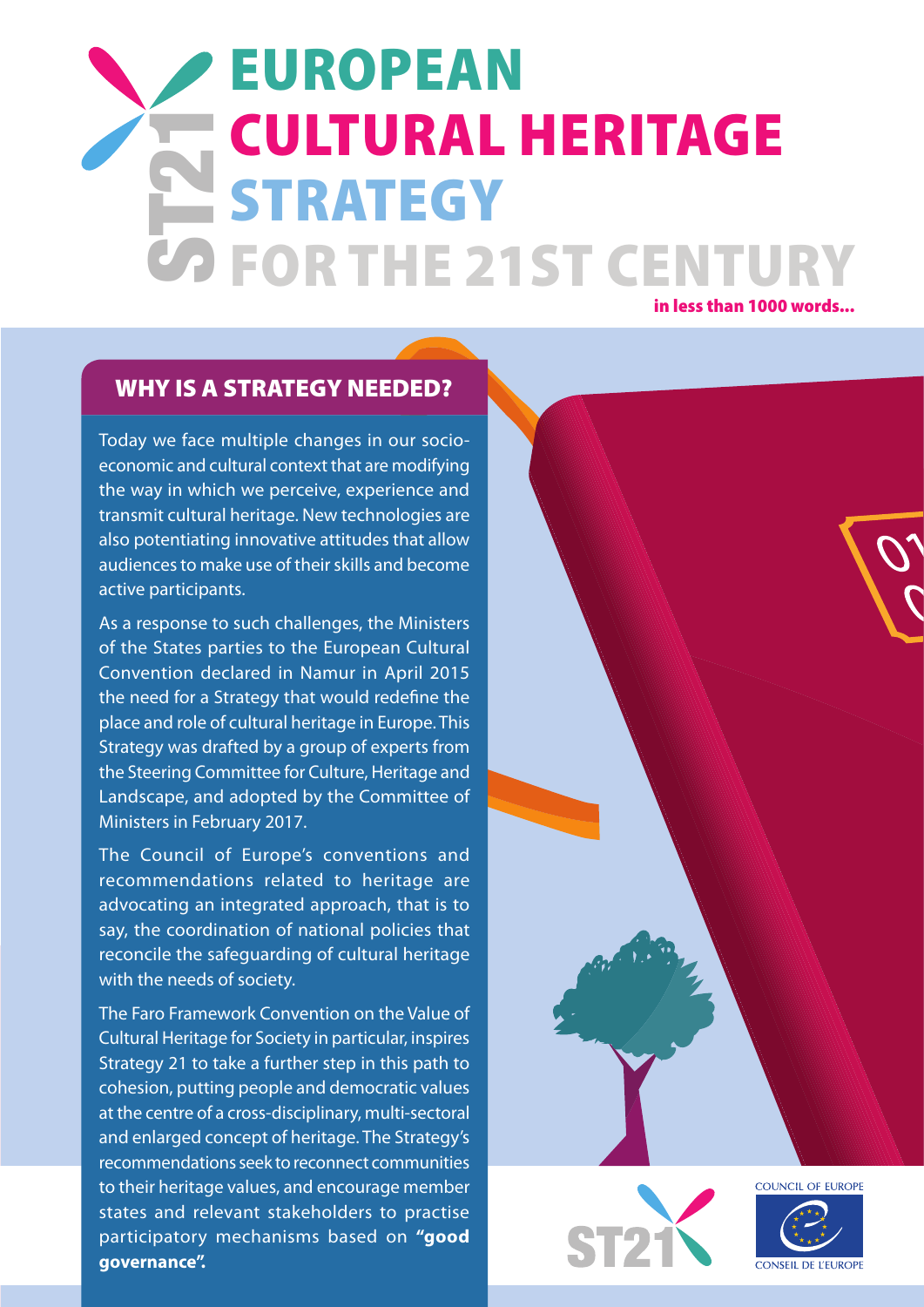## WHAT **IS THE STRATEGY?**

Strategy 21 is not only a plan to reach specific goals in cultural heritage, but also the achievement of objectives in other sectors. Its 57 pages define a framework for this integrated approach, establishing the relationship between cultural heritage and three priority components:

- The promotion of **social** participation and good governance;
- • The sustainability of local and regional **economic and territorial development**;
- • The contribution of research and training to increase **knowledge and education**.

Each component has its corresponding challenges and the necessary recommendations to address them. Courses of action in accordance with each recommendation are illustrated by examples of actual projects, provided by stakeholders of Council of Europe member States.



## The social component recommendations

provide an introduction to:

- The practice of participatory governance between administrations and citizens;
- The respect for diversity and promotion of the quality of life;
- The awareness-raising of the existing Council of Europe conventions.

#### The economic and territorial development recommendations refer to:

- The use of heritage as a sustainable resource;
- The integration of heritage into development strategies:
- The use of innovative technologies for conserving and presenting cultural heritage.





**Knowledge and education** education

### The knowledge and education recommendations encourage society to:

- Stimulate creativity to incorporate social evolution;
- • Guarantee high professional levels through training;
- Research and preserve heritage knowledge and skills.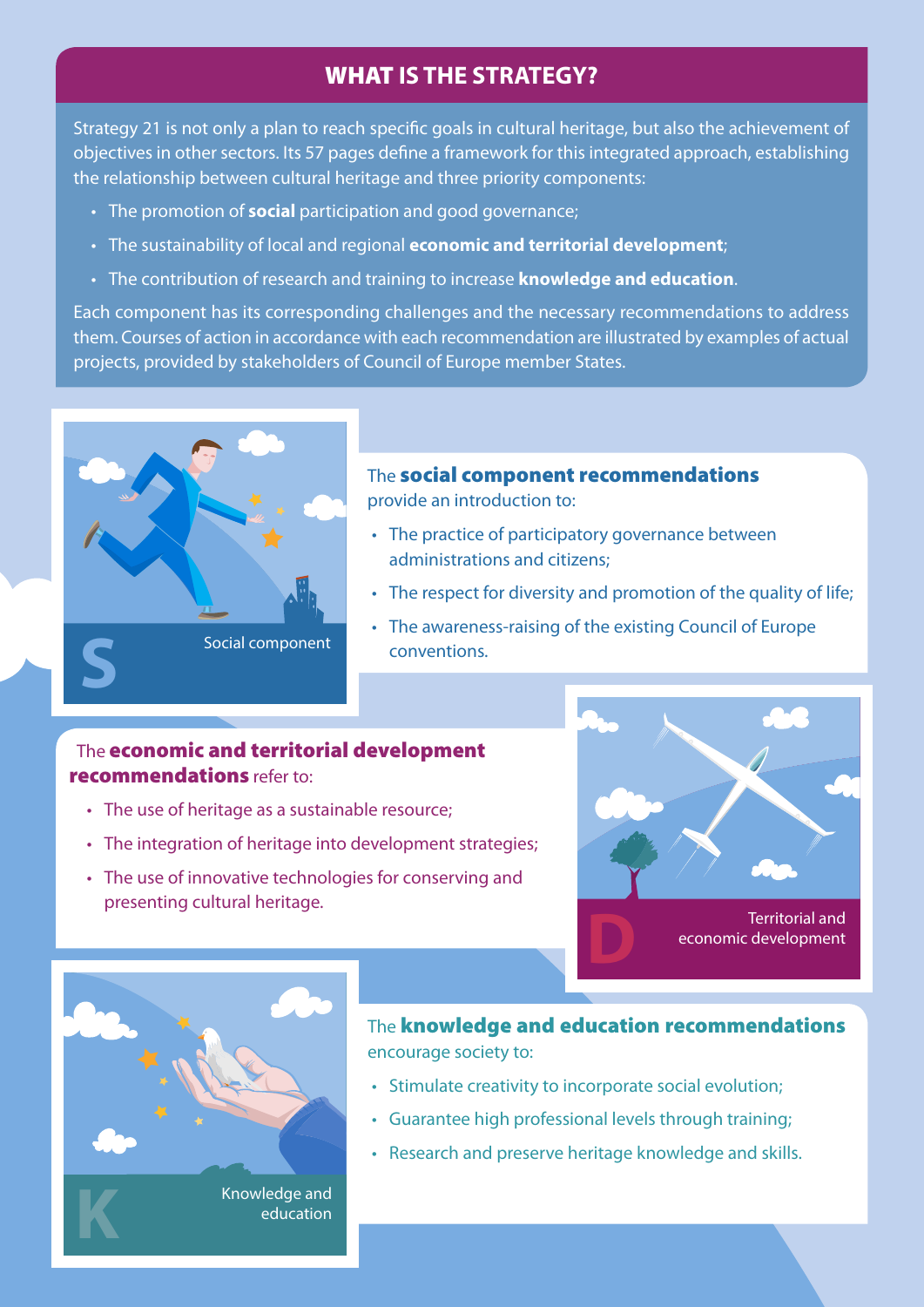## HOW IS THE STRATEGY MEANT TO BE USED?

#### **The Strategy as a reference:**

In order to analyze an ongoing or new project according to the Strategy, relevant recommendations can be easily looked up that address the challenges faced and the areas of work involved. Examples of similar projects and contact information about other stakeholders can be found on the Strategy 21 website. Furthermore, information on member States' applicable national legal provisions and practice is available on the [HEREIN](http://www.coe.int/en/web/culture-and-heritage/herein-heritage-network) website.

#### **To implement an integrated approach:**

The following stages provide guidance on how to incorporate this approach to heritage:

- • Consider all cultural heritage aspects, including the intangible dimension and connections to the natural and cultural environments;
- • Work towards consensus-based decision-making, satisfying equitably the needs of civil society and all relevant public and private stakeholders, thereby implementing participatory governance;
- • Enable citizens to take responsibility for valuing, protecting and conserving cultural heritage, establishing their role according to their competences;
- Take into account the existing tools and policies, in line with the legal frameworks at national and international level;
- Make the best use of all resources in order to achieve optimal efficiency and sustainability.





#### **Areas of convergence:**  $\mathbf{A} = \mathbf{A} \mathbf{A}$

When implementing the above stages, a pro-<br>States illustate to account on detices from money ject will relate to recommendations from more than one of the three components of the Strategy. This overlap (or interface) shows the intersectoral impact for example, making heritage more accessible can promote investment and encourage creativity to capture the attention of audiences, contributing to the development of the local economy.

The Strategy seeks to use such interfaces in a mutually satisfying way, achieving positive and balanced synergies, which will facilitate **integrated heritage management**.

The Evaluation factsheets illustrate the basic concepts and steps to assess these synergies.

#### **Good practices:**

Share your experience and contact other stakeholders by completing the questionnaire on the CoE website.

You will be contacted for further information so that your project or activity can be included on the webpage. The information you provide will be available to the public and provide valuable information to the Steering Committee for Culture, Heritage and Landscape for promoting more cohesive national heritage policies. This information will also contribute to the development of the Strategy and its adjustment to future trends and needs.